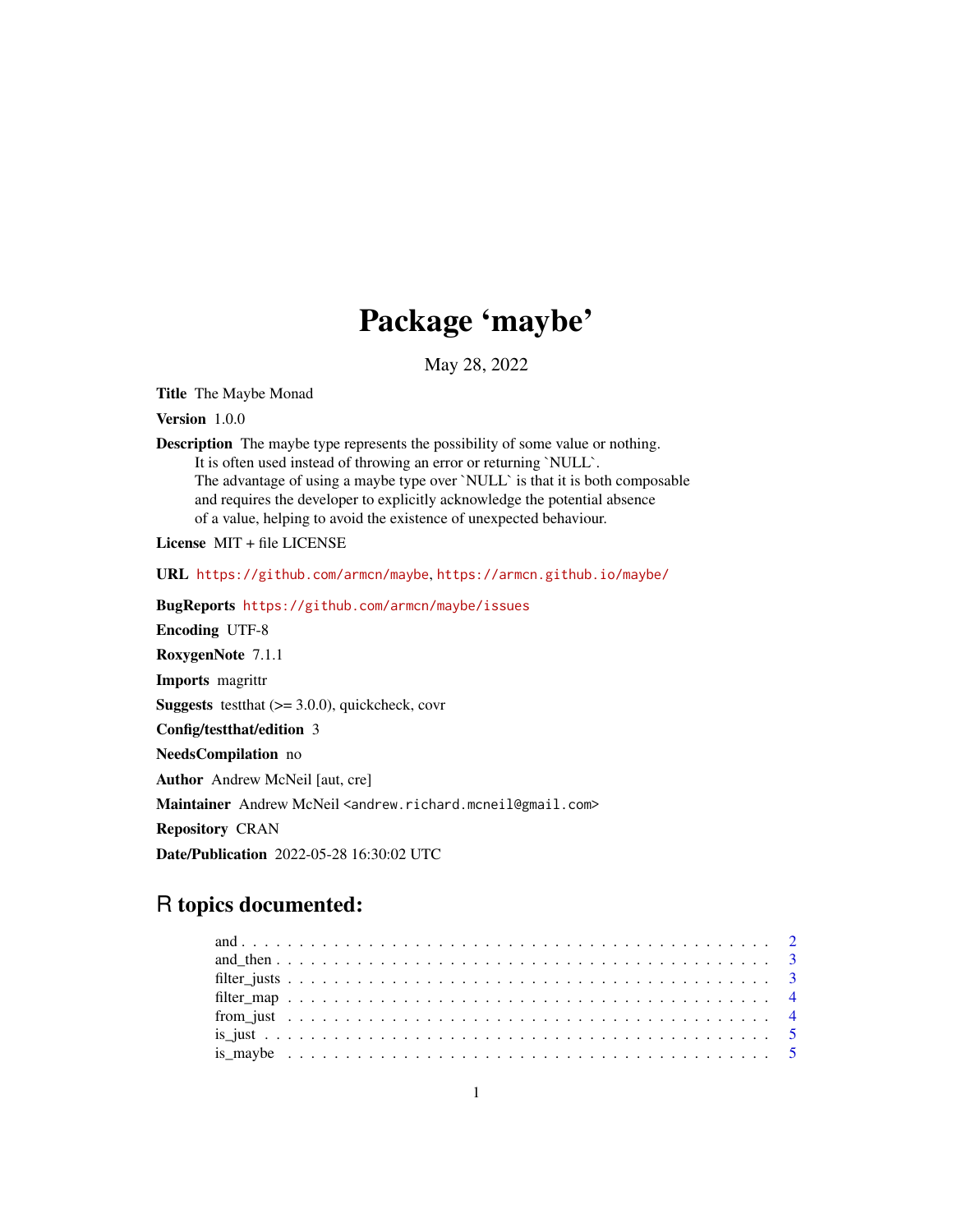#### <span id="page-1-0"></span> $2 \times 2$

|            |      | 6     |
|------------|------|-------|
|            |      | 6     |
|            |      | 7     |
|            |      | 8     |
|            |      | 8     |
|            |      | 9     |
|            |      | 9     |
|            |      | -10   |
|            |      | -11   |
|            |      | -11   |
|            |      |       |
|            |      |       |
|            | - 13 |       |
|            | - 13 |       |
|            |      |       |
|            |      | - 14  |
| $\alpha$ r |      | $-15$ |
|            |      | -15   |
|            |      | - 16  |
|            |      |       |

#### **Index** [17](#page-16-0)

and *Combine predicate functions to check if all are TRUE*

## Description

Combine predicate functions to check if all are TRUE

## Usage

and(...)

#### Arguments

... Predicate functions

## Value

A predicate function

## Examples

and(not\_null, not\_na)(1) and(not\_null, not\_na)(NULL)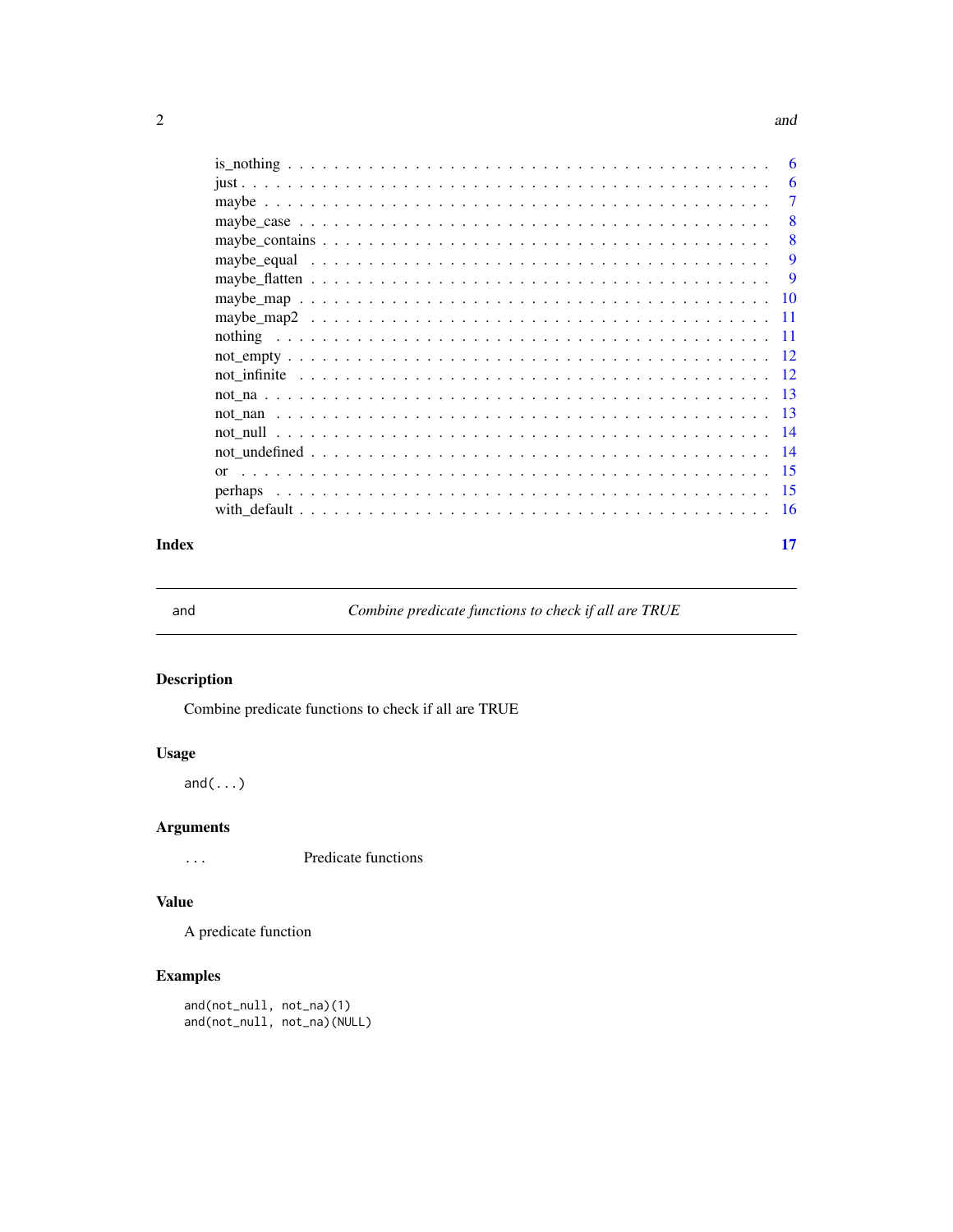<span id="page-2-0"></span>

Evaluate a maybe returning function on a maybe value

### Usage

and\_then(.m, .f, ...) bind(.m, .f, ...)

#### Arguments

| $\cdot$ m | A maybe value                                          |
|-----------|--------------------------------------------------------|
| . f       | A maybe returning function to apply to the maybe value |
| $\cdots$  | Named arguments for the function. f                    |

#### Value

A maybe value

#### Examples

```
safe_sqrt <- maybe(sqrt, ensure = not_infinite)
```

```
just(9) %>% and_then(safe_sqrt)
just(-1) %>% and_then(safe_sqrt)
nothing() %>% and_then(safe_sqrt)
```
filter\_justs *Filter and unwrap a list of 'Just' values*

## Description

Filter and unwrap a list of 'Just' values

#### Usage

filter\_justs(.l)

#### Arguments

.l List of maybe values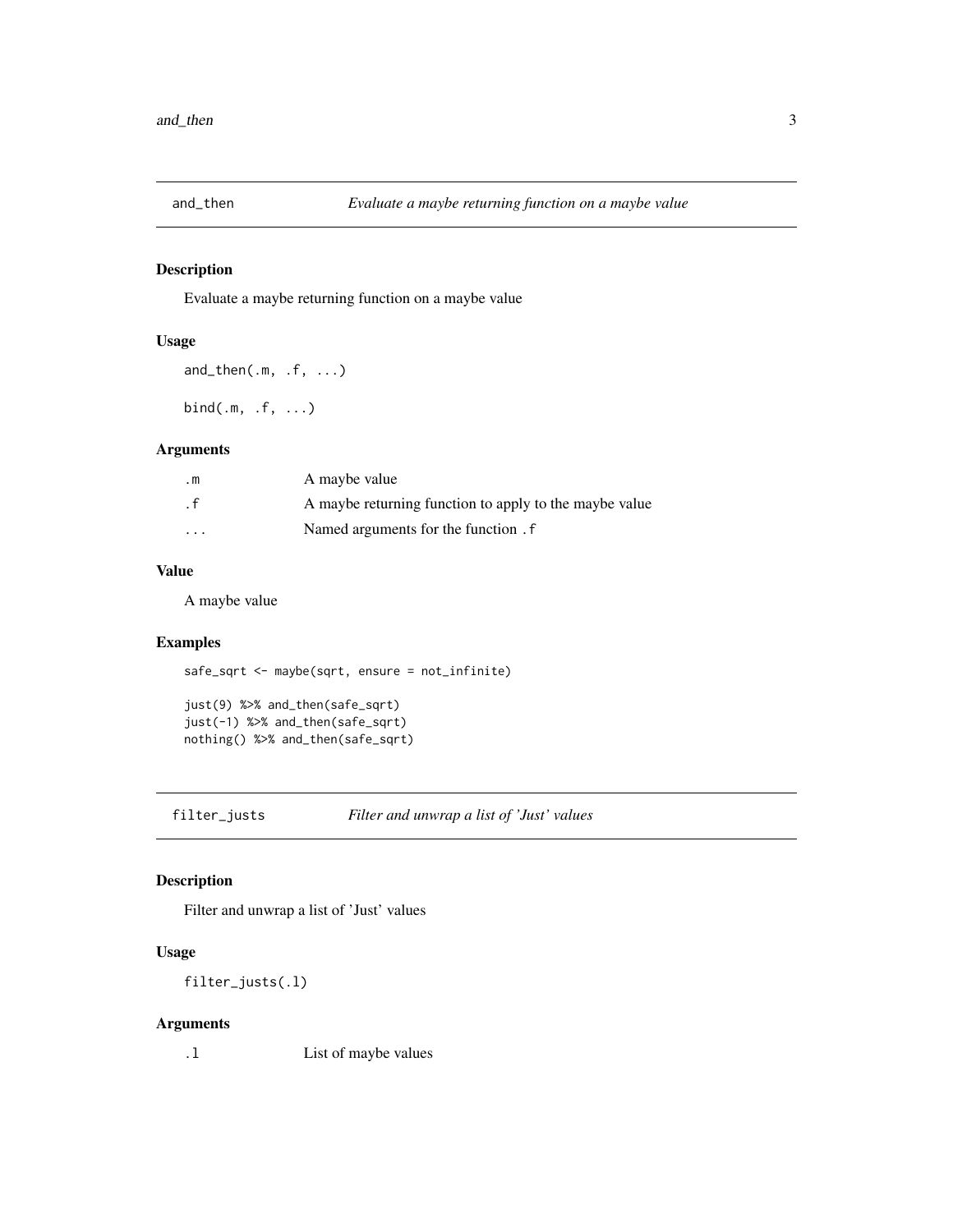## <span id="page-3-0"></span>Value

A list of values

#### Examples

```
filter_justs(list(just(1), nothing(), just("a")))
```
filter\_map *Map a function over a list and filter only 'Just' values*

#### Description

Map a function over a list and filter only 'Just' values

#### Usage

filter\_map(.l, .f, ...)

#### Arguments

| . 1      | List of values                                          |
|----------|---------------------------------------------------------|
| . f      | A maybe returning function to apply to the maybe values |
| $\cdots$ | Named arguments for the function . f                    |

#### Value

A list of values

#### Examples

filter\_map(list(-1, "2", 9), maybe(sqrt))

from\_just *Unwrap a 'Just' value or throw an error*

#### Description

Unwrap a 'Just' value or throw an error

#### Usage

from\_just(.m)

#### Arguments

.m A maybe value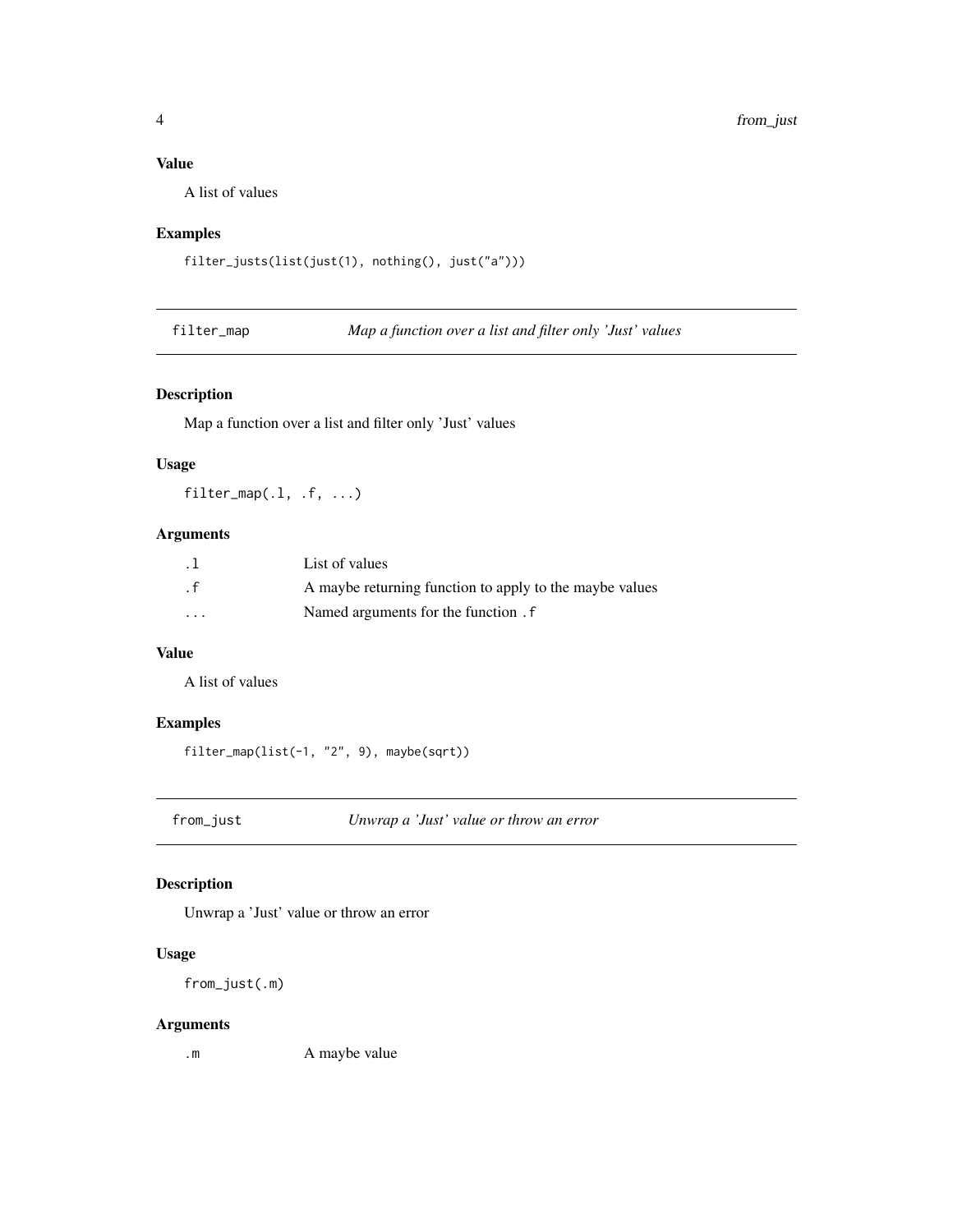#### <span id="page-4-0"></span>is\_just 5

## Value

The unwrapped 'Just' value

#### Examples

```
just(1) %>% from_just()
```
is\_just *Check if an object is a 'Just' value*

## Description

Check if an object is a 'Just' value

## Usage

is\_just(a)

## Arguments

a Object to check

## Value

TRUE or FALSE

#### Examples

```
is_just(1)
is_just(just(1))
is_just(nothing())
```
is\_maybe *Check if an object is a maybe value*

## Description

Check if an object is a maybe value

#### Usage

is\_maybe(a)

#### Arguments

a Object to check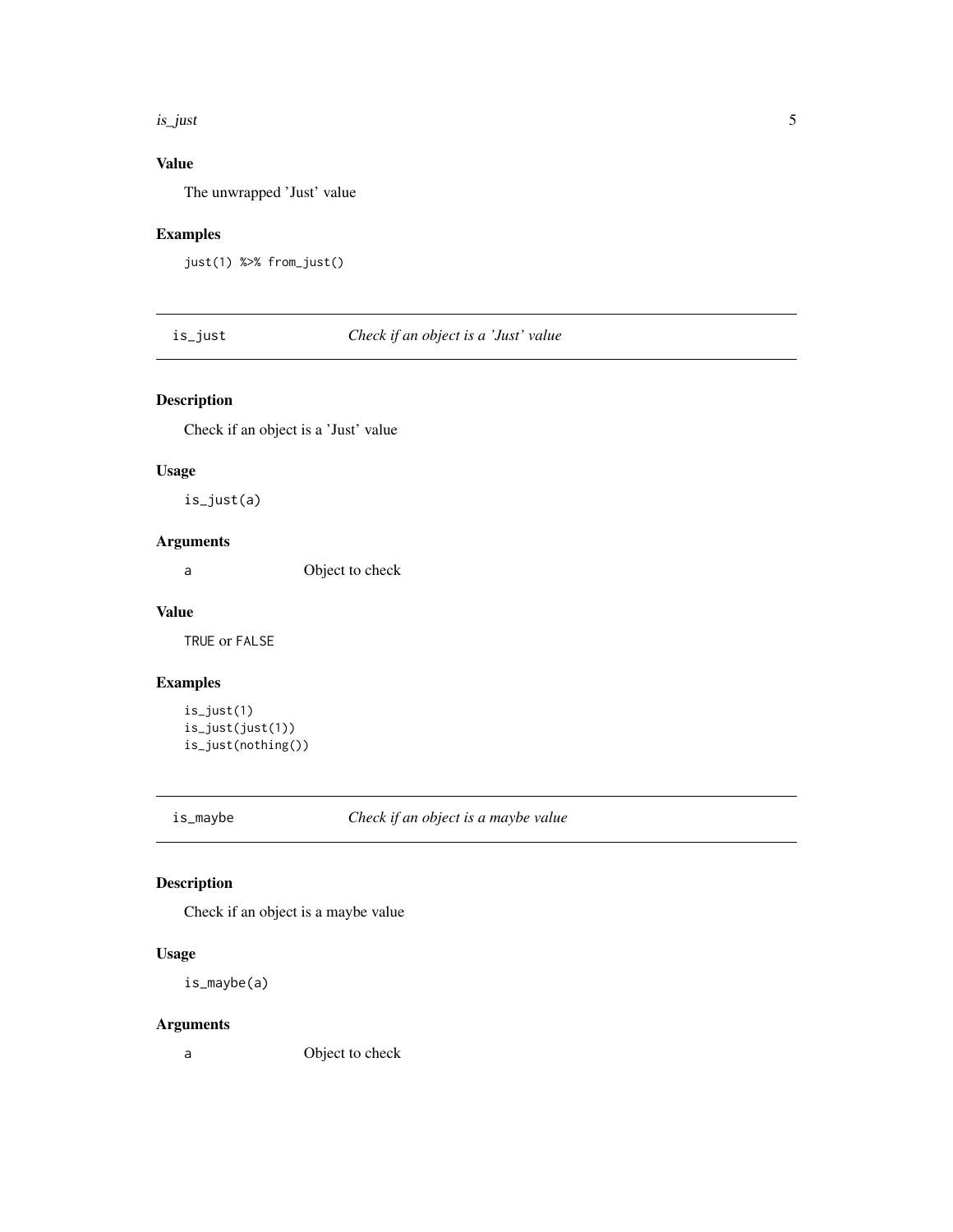## <span id="page-5-0"></span>Value

TRUE or FALSE

## Examples

```
is_maybe(1)
is_maybe(just(1))
is_maybe(nothing())
```
is\_nothing *Check if an object is a 'Nothing' value*

## Description

Check if an object is a 'Nothing' value

## Usage

is\_nothing(a)

#### Arguments

a Object to check

#### Value

TRUE or FALSE

#### Examples

```
is_nothing(1)
is_nothing(just(1))
is_nothing(nothing())
```
just *Create a 'Just' variant of a maybe value*

## Description

Create a 'Just' variant of a maybe value

## Usage

just(a)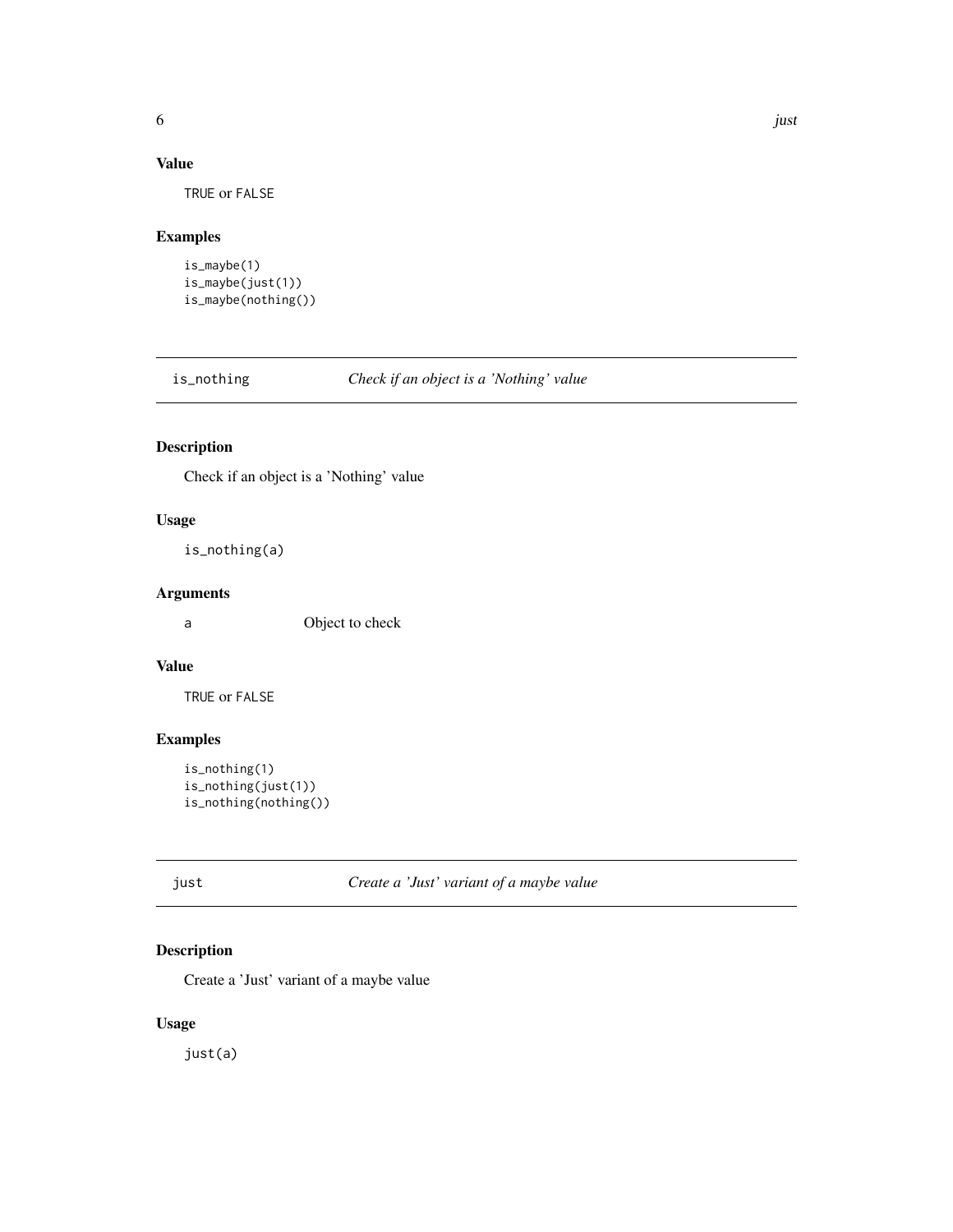#### <span id="page-6-0"></span>maybe 7 and 2008 and 2008 and 2008 and 2008 and 2008 and 2008 and 2008 and 2008 and 2008 and 2008 and 2008 and 2008 and 2008 and 2008 and 2008 and 2008 and 2008 and 2008 and 2008 and 2008 and 2008 and 2008 and 2008 and 200

#### Arguments

a A value to wrap in a 'Just' container

## Value

A 'Just' variant of a maybe value

#### Examples

just(1) just("hello")

maybe *Modify a function to return a maybe value*

#### Description

Wrapping a function in maybe will modify it to return a maybe value. If the function would normally return an error or warning the modified function will return a 'Nothing' value, otherwise it will return a 'Just' value. If a predicate function is provided with the parameter ensure, if the predicate returns TRUE when evaluated on the return value of the function, then a 'Just' value will be returned by the modified function, otherwise it will return a 'Nothing' value.

#### Usage

```
maybe(.f, ensure = function(a) TRUE, allow_warning = FALSE)
```
#### Arguments

| . f           | A function to modify                               |
|---------------|----------------------------------------------------|
| ensure        | A predicate function                               |
| allow_warning | Whether warnings should result in 'Nothing' values |

## Value

A function which returns maybe values

#### Examples

```
maybe(mean)(1:10)
maybe(mean, allow_warning = TRUE)("hello")
maybe(sqrt)("hello")
maybe(sqrt, ensure = not_infinite)(-1)
```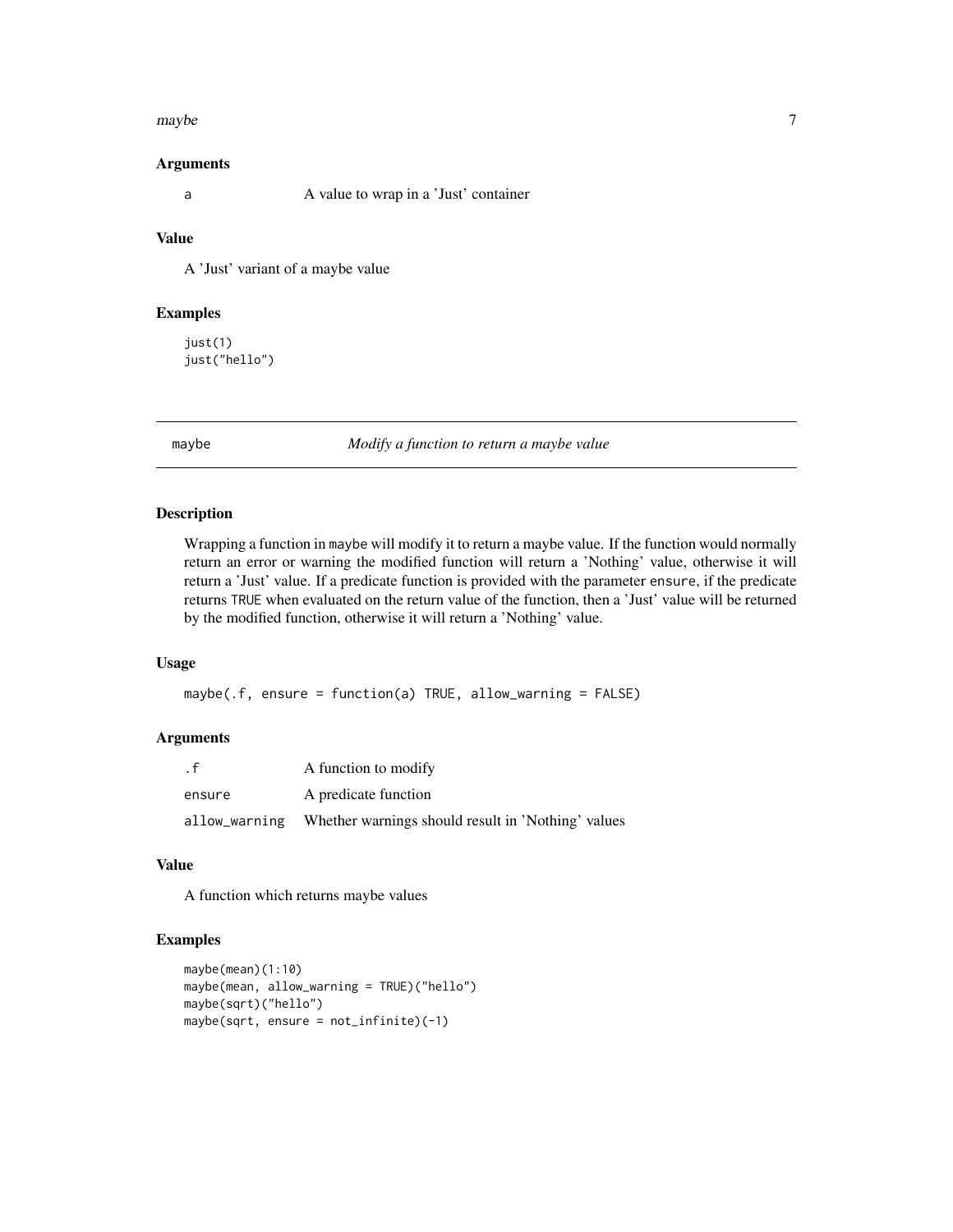<span id="page-7-0"></span>

Unwrap and call a function on a maybe value or return a default

#### Usage

```
maybe_case(.m, .f, default)
```
#### Arguments

| $\cdot$ m | A maybe value                                                |
|-----------|--------------------------------------------------------------|
| . f       | A function to apply to the maybe value in the case of 'Just' |
| default   | A default value to return in the case of 'Nothing'           |

## Value

The return value of the 'Just' function or the default value

#### Examples

just(1:10) %>% maybe\_case(mean, 0) nothing() %>% maybe\_case(mean, 0)

| maybe_contains |  |  | Check if a maybe value contains a specific value |
|----------------|--|--|--------------------------------------------------|
|                |  |  |                                                  |

## Description

If the maybe value is a 'Nothing' variant FALSE will be returned. If it is a 'Just' variant the contents will be unwrapped and compared to the value argument using base::identical.

#### Usage

maybe\_contains(.m, value)

#### Arguments

| $\cdot$ m | A maybe value    |
|-----------|------------------|
| value     | A value to check |

#### Value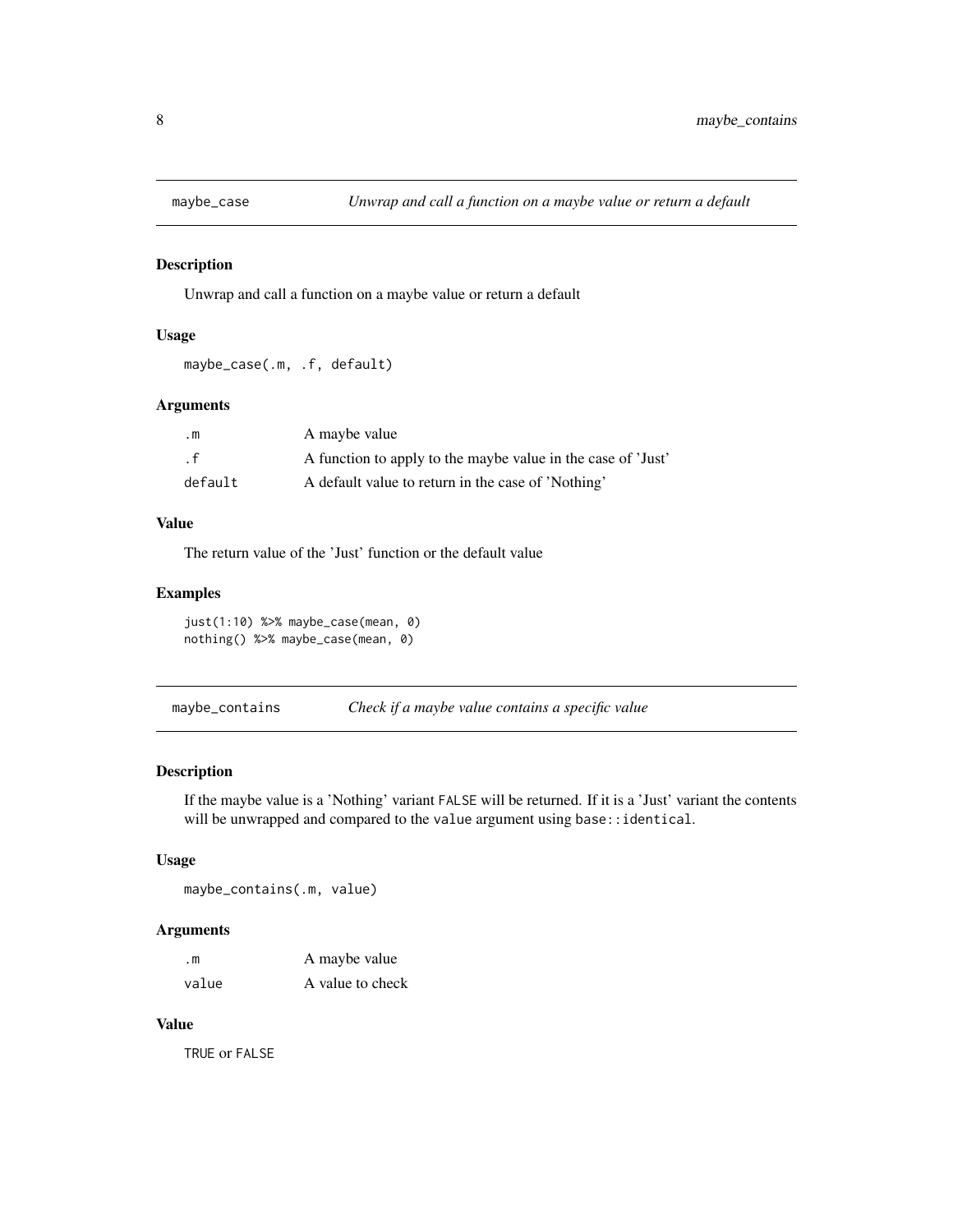## <span id="page-8-0"></span>maybe\_equal 9

## Examples

```
just(1) %>% maybe_contains(1)
just("a") %>% maybe_contains(1)
nothing() %>% maybe_contains(1)
```
maybe\_equal *Check if two maybe values are equal*

#### Description

If both values are 'Nothing' variants or both values are 'Just' variants with identical contents TRUE will be returned, otherwise FALSE.

#### Usage

maybe\_equal(.m1, .m2)

## Arguments

| . $m1$ | A maybe value |
|--------|---------------|
| . $m2$ | A maybe value |

#### Value

TRUE or FALSE

#### Examples

```
maybe_equal(just(1), just(1))
maybe_equal(just(1), just(2))
maybe_equal(nothing(), nothing())
```
maybe\_flatten *Flatten a nested maybe value*

#### Description

Flatten a nested maybe value

#### Usage

maybe\_flatten(.m)

join(.m)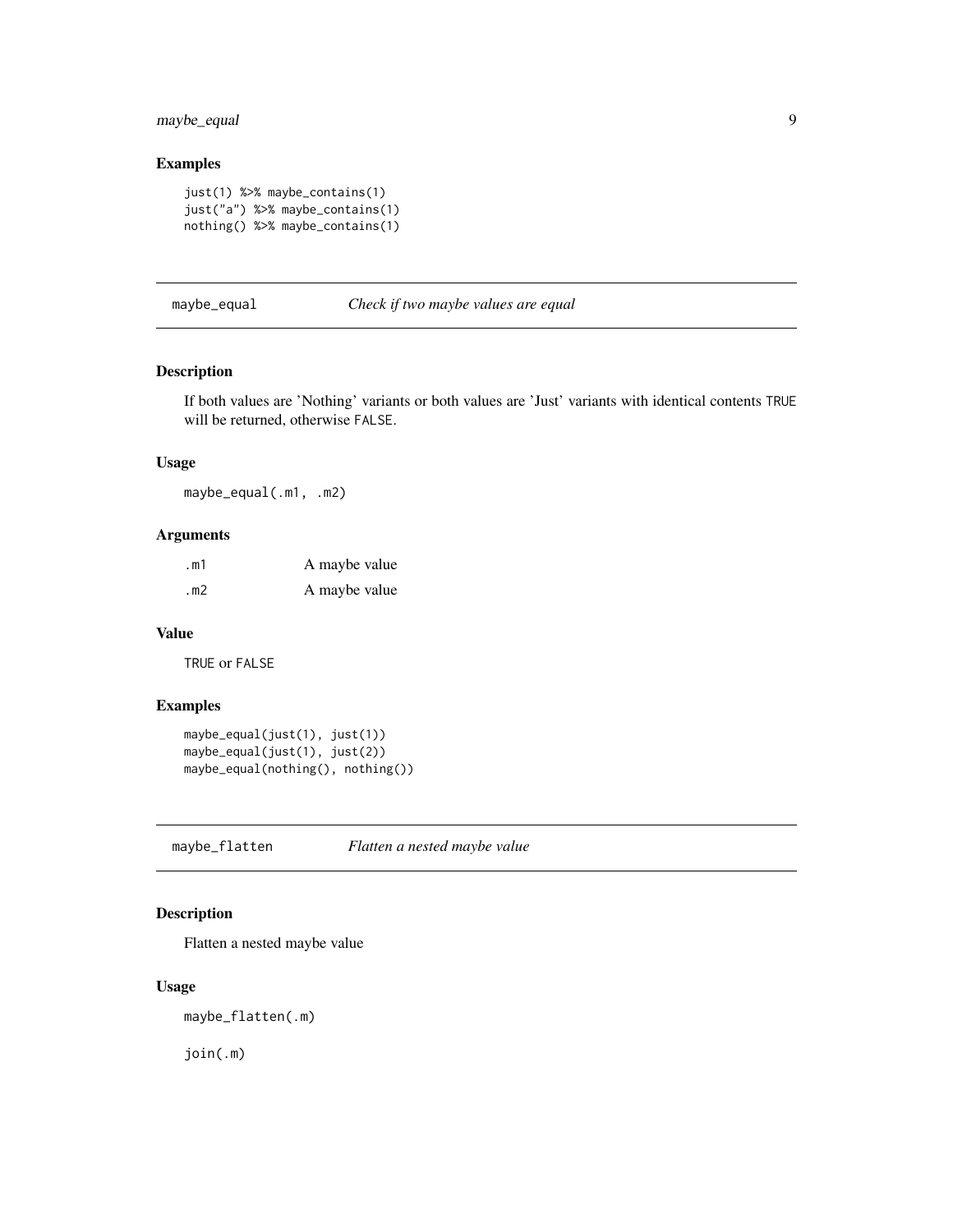#### Arguments

.m A maybe value

## Value

A maybe value

#### Examples

```
just(just(1)) %>% maybe_flatten()
just(nothing()) %>% maybe_flatten()
just(1) %>% maybe_flatten()
nothing() %>% maybe_flatten()
```
maybe\_map *Evaluate a function on a maybe value*

## Description

Evaluate a function on a maybe value

#### Usage

maybe\_map(.m, .f, ...)

 $fmap(.m, .f, . . .)$ 

#### Arguments

| . m                     | A maybe value                          |
|-------------------------|----------------------------------------|
| . f                     | A function to apply to the maybe value |
| $\cdot$ $\cdot$ $\cdot$ | Named arguments for the function . f   |

## Value

A maybe value

## Examples

```
just(9) %>% maybe_map(sqrt)
nothing() %>% maybe_map(sqrt)
```
<span id="page-9-0"></span>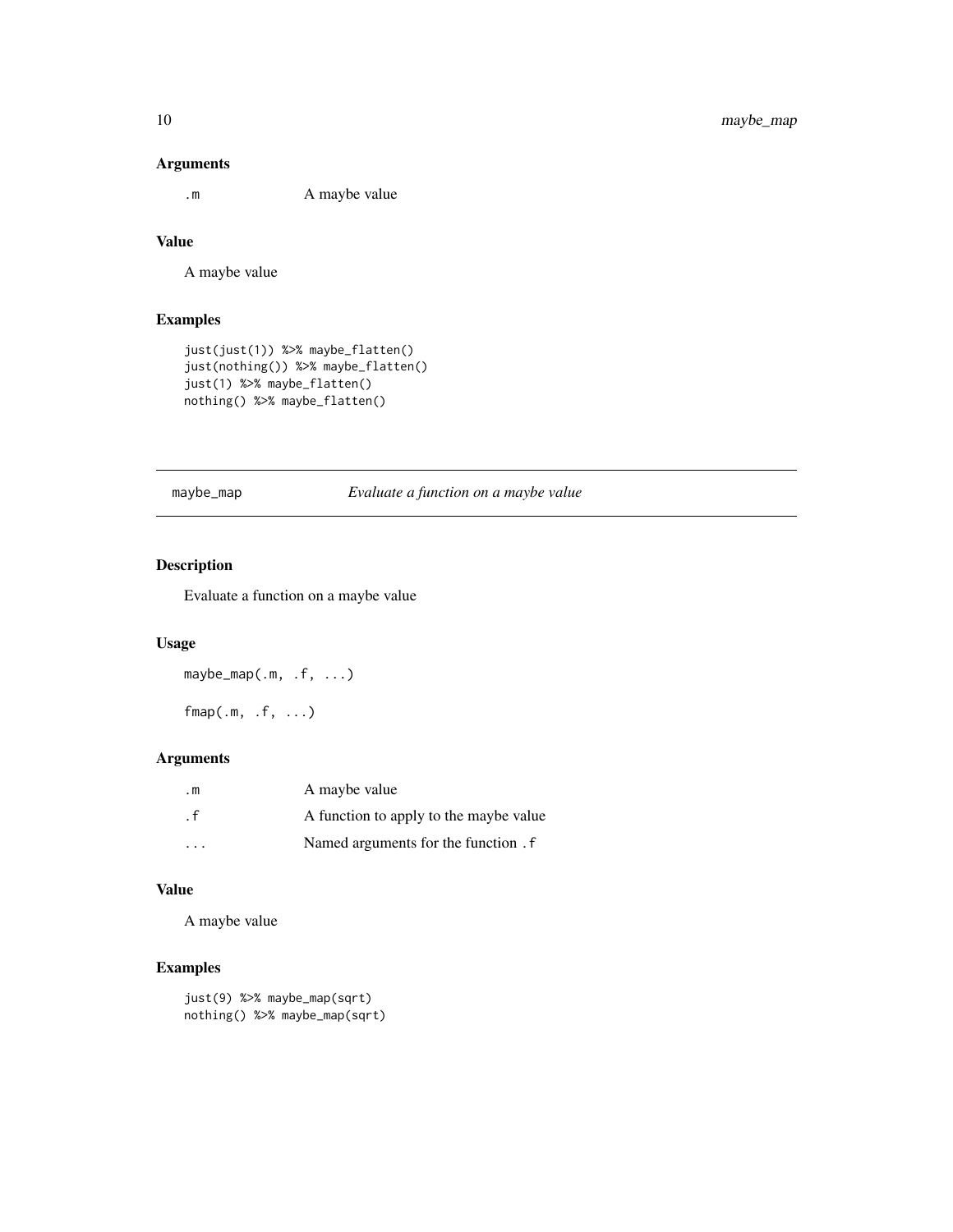<span id="page-10-0"></span>

Evaluate a binary function on two maybe values

#### Usage

maybe\_map2(.m1, .m2, .f, ...)

#### Arguments

| .m1    | A maybe value                                  |
|--------|------------------------------------------------|
| . $m2$ | A maybe value                                  |
| . f    | A binary function to apply to the maybe values |
|        | Named arguments for the function . f           |

## Value

A maybe value

## Examples

```
maybe_map2(just(1), just(2), `+`)
maybe_map2(nothing(), just(2), \')
```
nothing *Create a 'Nothing' variant of a maybe value*

## Description

Create a 'Nothing' variant of a maybe value

#### Usage

nothing()

## Value

A 'Nothing' variant of a maybe value

#### Examples

nothing()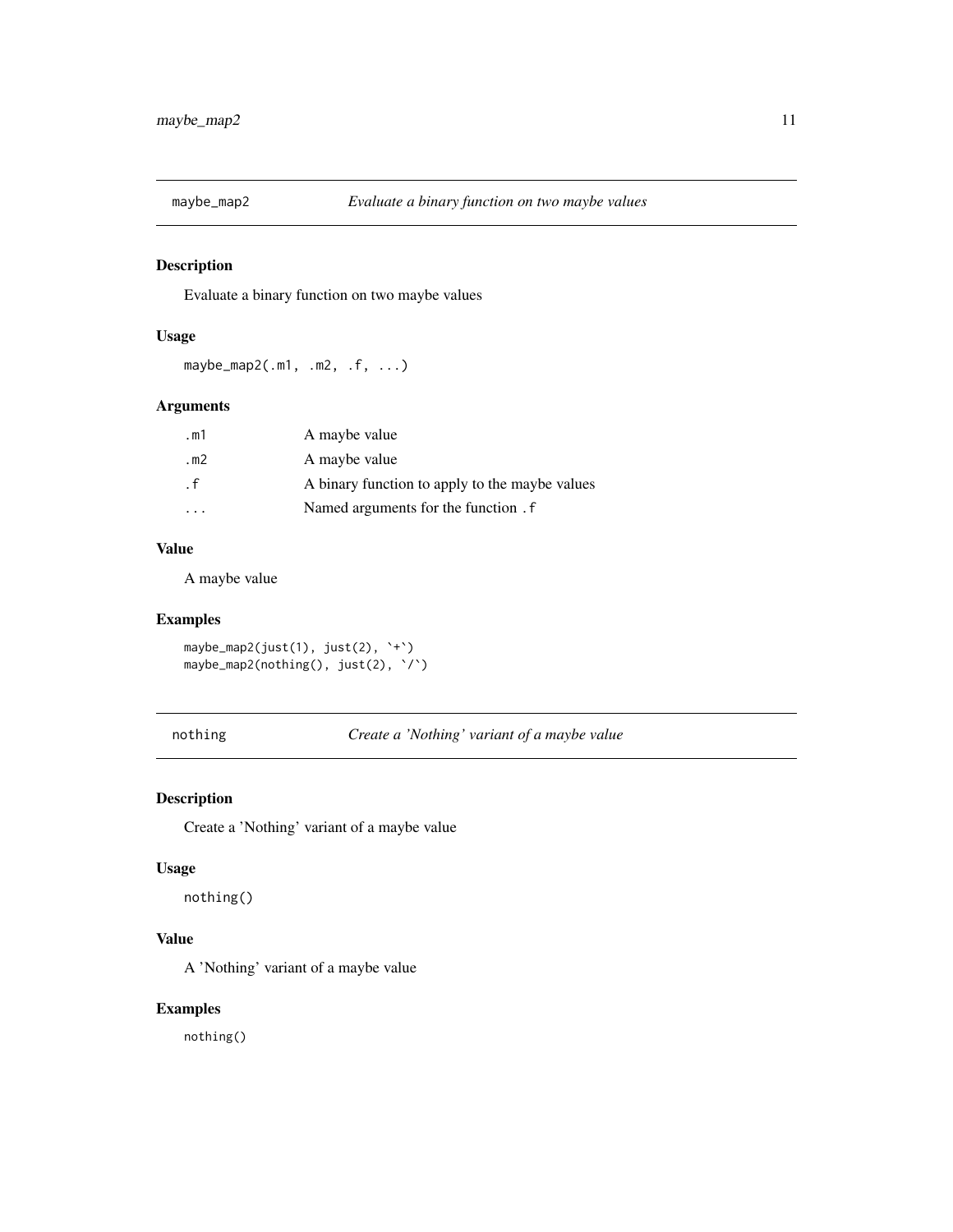<span id="page-11-0"></span>

Check if a vector or data frame is empty

## Usage

not\_empty(a)

#### Arguments

a Object to check

#### Value

TRUE or FALSE

## Examples

```
not_empty(integer())
not_empty(list())
not_empty(1:10)
not_empty(data.frame())
not_empty(data.frame(a = 1:10))
```
not\_infinite *Check if an object is not infinite*

## Description

Check if an object is not infinite

#### Usage

not\_infinite(a)

## Arguments

a Object to check

#### Value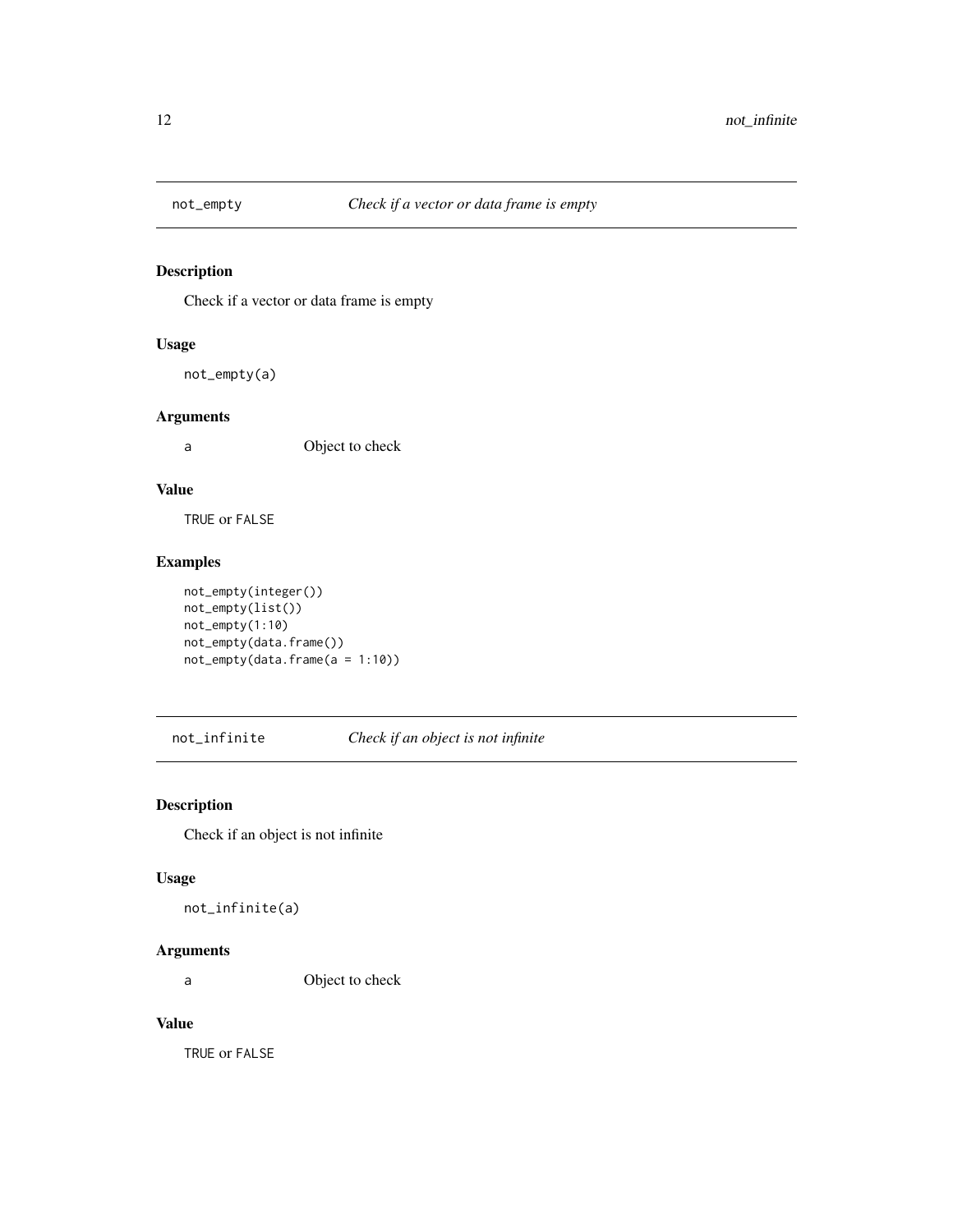#### <span id="page-12-0"></span>not\_na 2008 and 2008 and 2008 and 2008 and 2008 and 2008 and 2008 and 2008 and 2008 and 2008 and 2008 and 2008 and 2008 and 2008 and 2008 and 2008 and 2008 and 2008 and 2008 and 2008 and 2008 and 2008 and 2008 and 2008 and

## Examples

```
not_infinite(Inf)
not_infinite(1)
```
## not\_na *Check if an object is not NA*

## Description

Check if an object is not NA

#### Usage

not\_na(a)

#### Arguments

a Object to check

#### Value

TRUE or FALSE

#### Examples

not\_na(NA) not\_na(1)

not\_nan *Check if an object is not NaN*

## Description

Check if an object is not NaN

#### Usage

not\_nan(a)

#### Arguments

a Object to check

## Value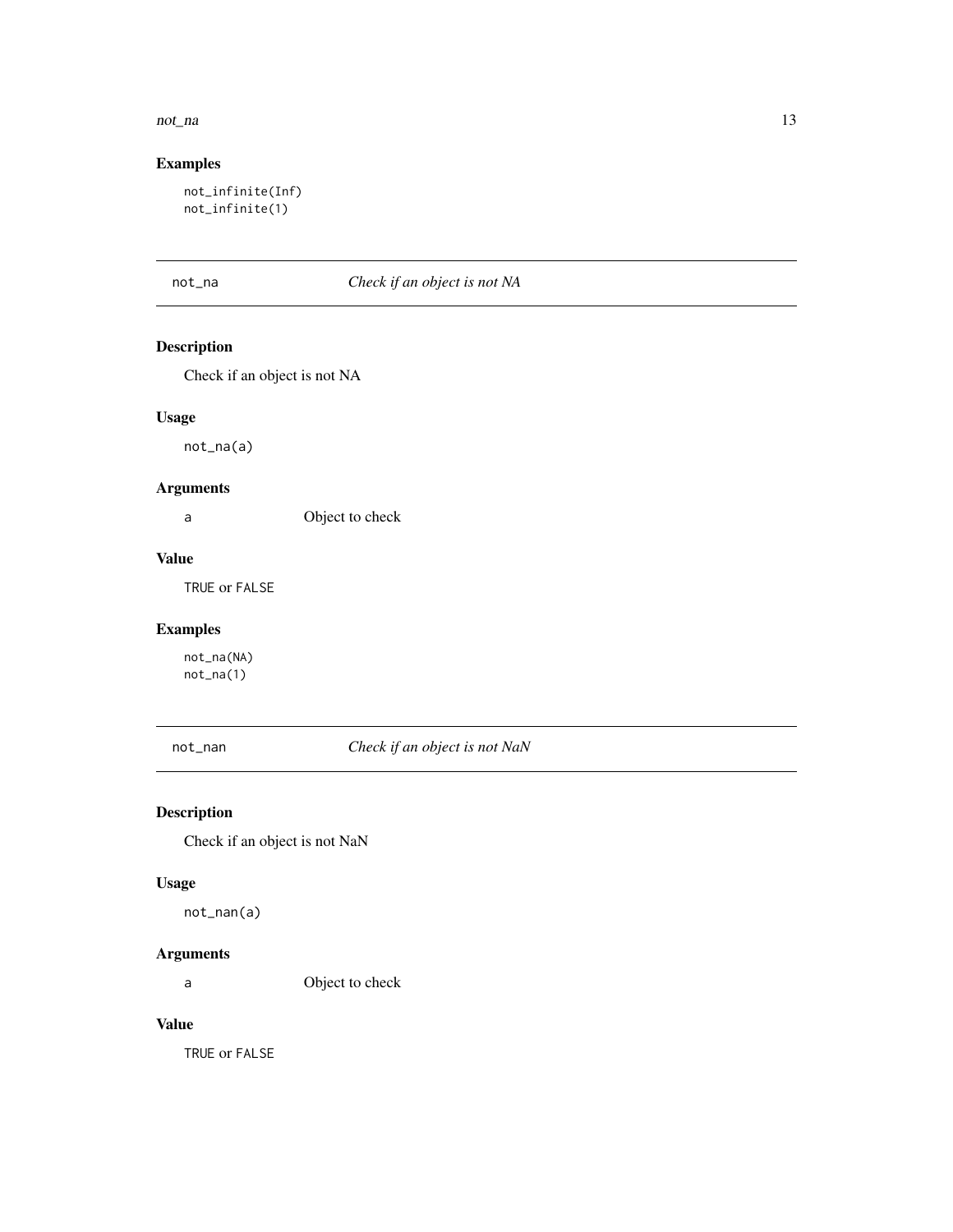## <span id="page-13-0"></span>Examples

not\_nan(NaN) not\_nan(1)

not\_null *Check if an object is not NULL*

## Description

Check if an object is not NULL

#### Usage

not\_null(a)

## Arguments

a Object to check

#### Value

TRUE or FALSE

#### Examples

not\_null(NULL) not\_null(1)

not\_undefined *Check if an object is not undefined*

## Description

In this case 'undefined' values include NULL, NaN, all NA variants, and infinite values.

#### Usage

not\_undefined(a)

#### Arguments

a Object to check

## Value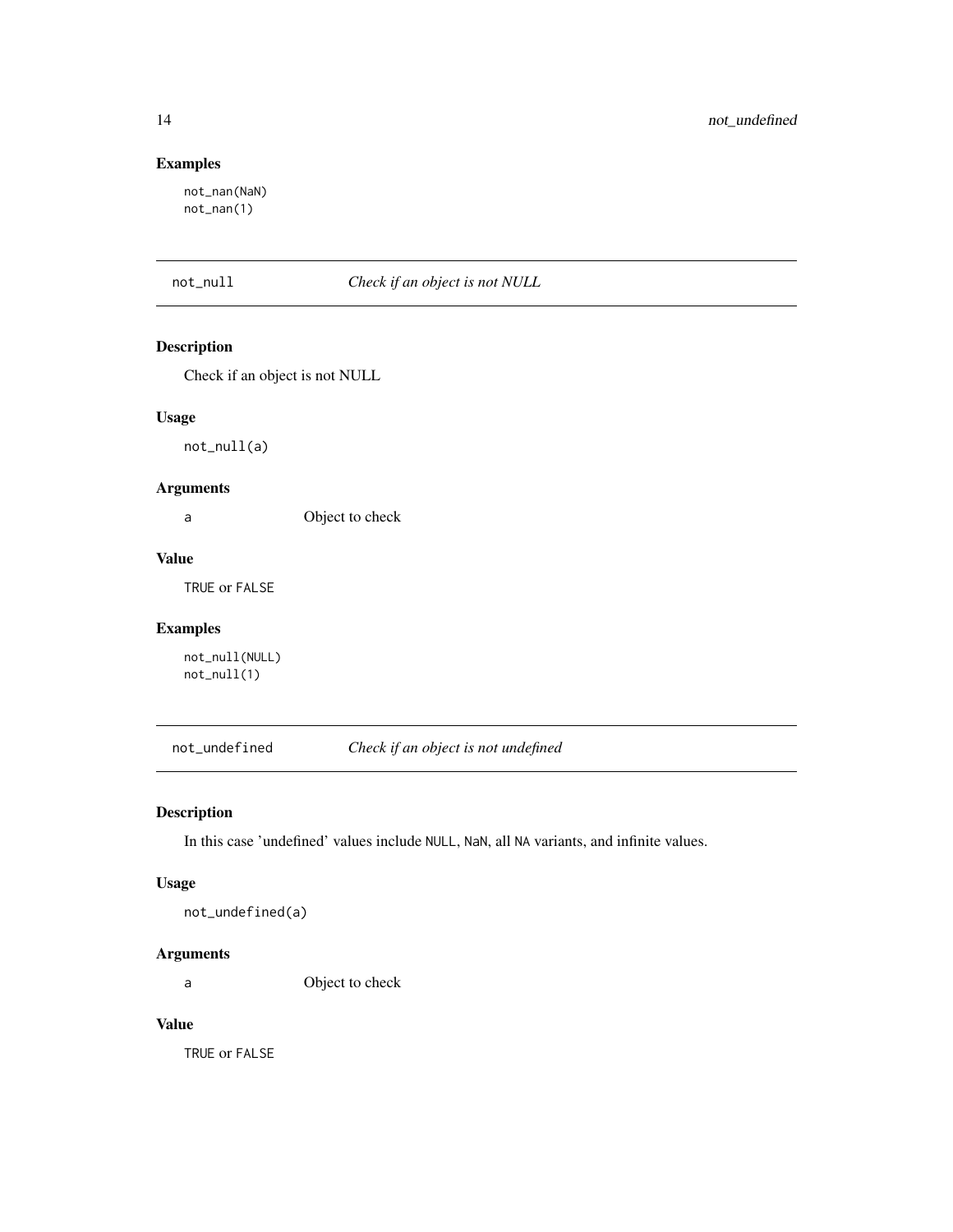#### <span id="page-14-0"></span>Examples

```
not_undefined(NA)
not_undefined(NULL)
not_undefined(1)
```
or *Combine predicate functions to check if any are TRUE*

#### Description

Combine predicate functions to check if any are TRUE

#### Usage

 $or(\ldots)$ 

#### Arguments

... Predicate functions

#### Value

A predicate function

#### Examples

or(not\_null, not\_na)(1) or(not\_null, not\_na)(NULL)

perhaps *Modify a function to return the value or a default value*

#### Description

Wrapping a function in perhaps will modify it to return the expected value or a default value in some circumstances. If the function would normally return an error or warning the modified function will return a default value, otherwise it will return the expected value. If a predicate function is provided with the parameter ensure, if the predicate returns TRUE when evaluated on the return value of the function, then the expected value will be returned by the modified function, otherwise it will return the default value.

#### Usage

```
perhaps(.f, default, ensure = function(a) TRUE, allow_warning = FALSE)
```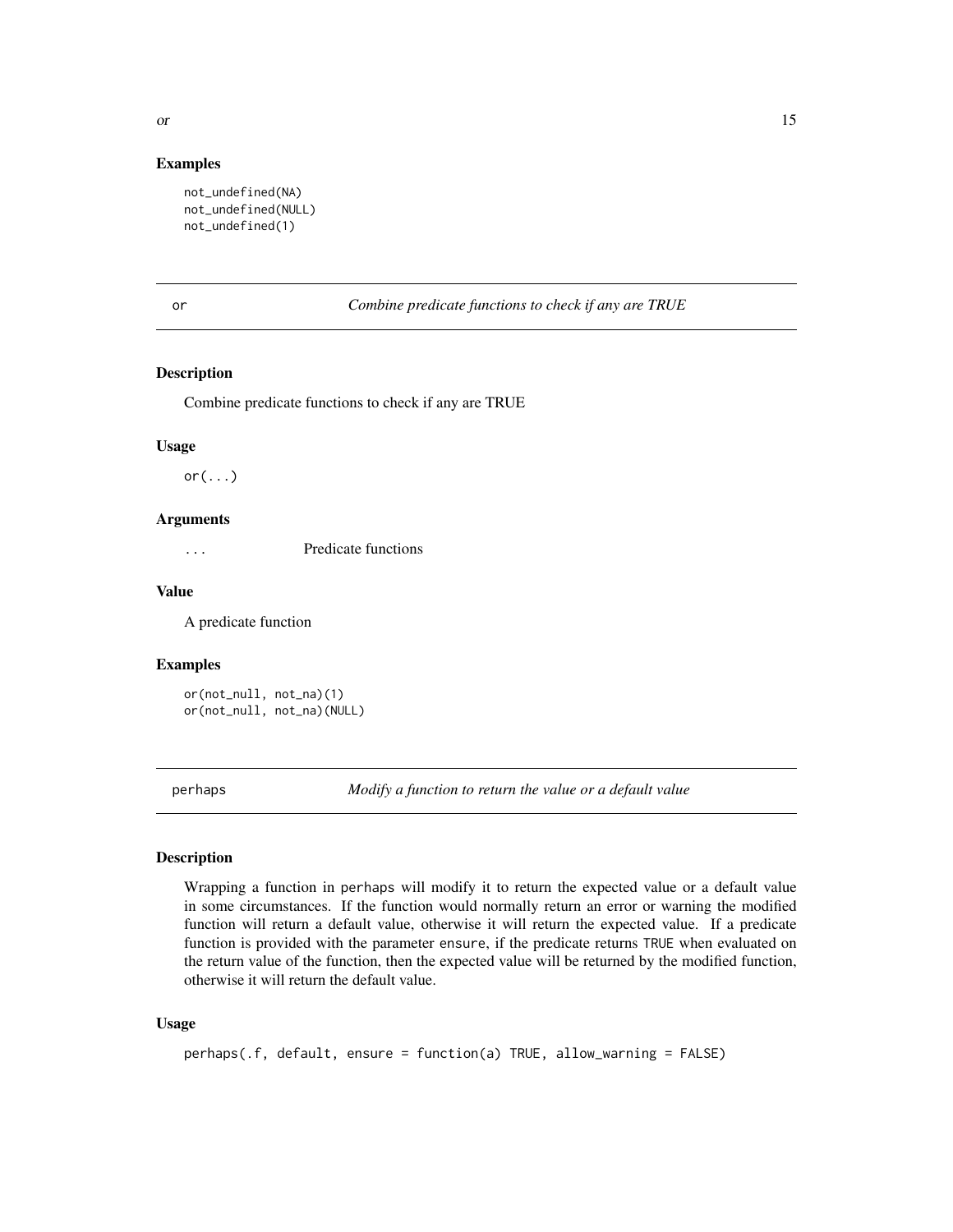#### <span id="page-15-0"></span>Arguments

| . f     | A function to modify                                              |
|---------|-------------------------------------------------------------------|
| default | A default value                                                   |
| ensure  | A predicate function                                              |
|         | allow_warning Whether warnings should result in the default value |

## Value

A function which returns the expected value or the default value

#### Examples

```
perhaps(mean, default = \theta)(1:10)
perhaps(mean, default = 0, allow_warning = TRUE)("hello")
perhaps(sqrt, default = 0)("hello")
perhaps(sqrt, default = 0, ensure = not_infinite)(-1)
```
with\_default *Unwrap a maybe value or return a default*

#### Description

Unwrap a maybe value or return a default

#### Usage

with\_default(.m, default)

from\_maybe(.m, default)

#### Arguments

| .m      | A maybe value                                             |
|---------|-----------------------------------------------------------|
| default | A default value to return if the maybe value is 'Nothing' |

#### Value

The unwrapped maybe value or the default value

#### Examples

```
just(1) %>% with_default(default = 0)
nothing() %>% with_default(default = 0)
```